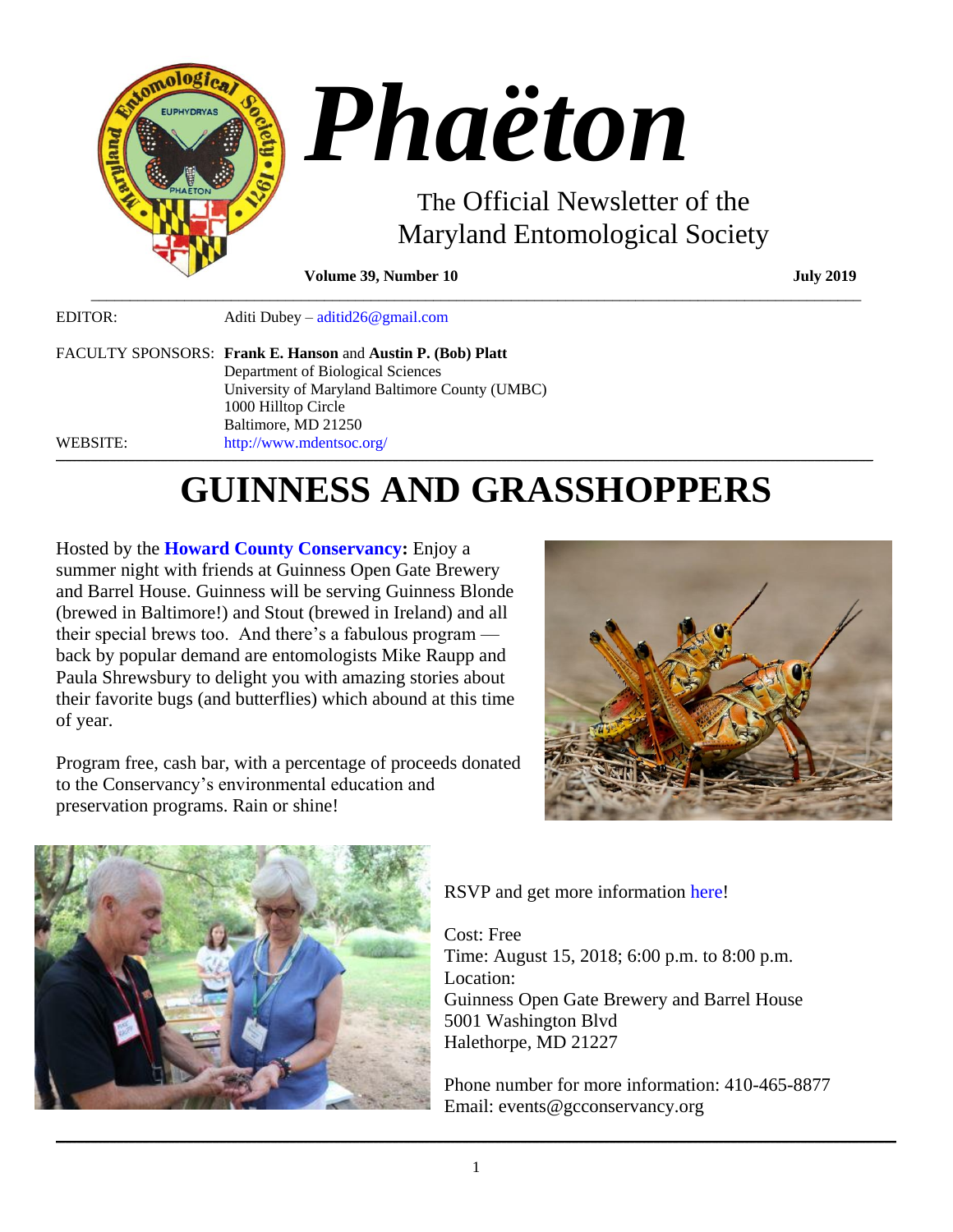#### **\_\_\_\_\_\_\_\_\_\_\_\_\_\_\_\_\_\_\_\_\_\_\_\_\_\_\_\_\_\_\_\_\_\_\_\_\_\_\_\_\_\_\_\_\_\_\_\_\_\_\_\_\_\_\_\_\_\_\_\_\_\_\_\_\_\_\_\_\_\_\_\_\_\_\_\_\_\_\_\_\_\_\_\_\_\_\_\_\_\_\_\_\_\_\_\_\_\_\_\_\_\_\_\_\_\_\_\_\_\_\_\_\_\_\_\_\_\_\_\_\_\_\_\_\_\_\_\_\_\_\_\_\_\_\_\_\_\_\_\_\_\_\_\_\_\_\_\_\_\_\_\_\_\_\_\_\_\_\_\_\_\_\_\_\_\_\_\_ FREE INTRODUCTORY ENTOMOLOGY COURSE**

#### **Bugs 101: Insect-Human Interactions**

The University of Alberta is offering a free online 14-week introductory entomology course: "Bugs 101: Insect-Human Interactions".

A press release about the course can be viewe[d here.](https://edmontonjournal.com/news/local-news/free-online-u-of-a-course-teaches-value-of-bugs%20.)

The course runs continuously and can be entered at any time.

The course and course information can be accesse[d here.](https://www.coursera.org/learn/bugs-101%20.)

#### **\_\_\_\_\_\_\_\_\_\_\_\_\_\_\_\_\_\_\_\_\_\_\_\_\_\_\_\_\_\_\_\_\_\_\_\_\_\_\_\_\_\_\_\_\_\_\_\_\_\_\_\_\_\_\_\_\_\_\_\_\_\_\_\_\_\_\_\_\_\_\_\_\_\_\_\_\_\_\_\_\_\_\_\_\_\_\_\_\_\_\_\_\_\_\_\_\_\_\_\_\_\_\_\_\_\_\_\_\_\_\_\_\_\_\_\_\_\_\_\_\_\_\_\_\_\_\_\_\_\_\_\_\_\_\_\_\_\_\_\_\_\_\_\_\_\_\_\_\_\_\_\_\_\_\_\_\_\_\_\_\_\_\_\_\_\_\_\_ NATIONAL MOTH WEEK 2019 Invites Citizen Scientists to Celebrate Moths**



#### **20-28 July 2019**

National Moth Week celebrates the beauty, life cycles, and habitats of moths. "Moth-ers" of all ages and abilities are encouraged to learn about, observe, and [document](http://nationalmothweek.org/how-to-submit-data/) moths in their backyards, parks, and neighborhoods. National Moth Week is being held, worldwide, during the last full week of July. NMW offers everyone, everywhere a unique opportunity to become a Citizen Scientist and contribute scientific data about moths. Through partnerships with major online biological data depositories, NMW participants can help map moth distribution and provide needed information on other life history aspects around the globe.

## **How to participate:**

[Register](http://nationalmothweek.org/register-a-nmw-event-2017/) an event or join a public event. Mothing can be done anywhere- at parks, nature centers, backyards and even in towns and cities. Learn more at the [Finding](http://nationalmothweek.org/finding-moths-2/) Moths page.

**\_\_\_\_\_\_\_\_\_\_\_\_\_\_\_\_\_\_\_\_\_\_\_\_\_\_\_\_\_\_\_\_\_\_\_\_\_\_\_\_\_\_\_\_\_\_\_\_\_\_\_\_\_\_\_\_\_\_\_\_\_\_\_\_\_\_\_\_\_\_\_\_\_\_\_\_\_\_\_\_\_\_\_\_\_\_\_\_\_\_\_\_\_\_\_\_\_\_\_\_\_\_\_\_\_\_\_\_\_\_\_\_\_\_\_\_\_\_\_\_\_\_\_\_\_\_\_\_\_\_\_\_\_\_\_\_\_\_\_\_\_\_\_\_\_\_\_\_\_\_\_\_\_\_\_\_\_\_\_\_\_\_\_\_\_\_\_\_**

Find more information about National Moth Week [here.](http://nationalmothweek.org/)

#### **2019 ALL BUGS GOOD AND BAD WEBINAR SERIES**

This webinar series discusses troublesome insects such as invasive ants, landscape, vegetable and household pests, as well as beneficial insects such as native pollinators. Webinars are held on the first Friday of every month at 2PM EST.

## **Fri, 2 August; 2:00 p.m.**

Topic: GMOs and their effect on insect populations Speaker: Dr. Rudy Pacumbaba, Alabama Extension

## **Fri, 6 September; 2:00 p.m.**

Topic: Ouch! Red imported fire ants in the landscape Speaker: Dr. Tim Davis, UGA Extension

## **Fri, 4 October; 2:00 p.m.**

Topic: Scale insects on ornamental plants Speaker: Dr. Jeremy Pickens, Alabama Extension

Information about upcoming webinars and archives of previous recordings can be found at [https://articles.extension.org/pages/74786/2019-all-bugs-good](https://articles.extension.org/pages/74786/2019-all-bugs-good-and-bad-webinar-series)[and-bad-webinar-series](https://articles.extension.org/pages/74786/2019-all-bugs-good-and-bad-webinar-series).

#### **\_\_\_\_\_\_\_\_\_\_\_\_\_\_\_\_\_\_\_\_\_\_\_\_\_\_\_\_\_\_\_\_\_\_\_\_\_\_\_\_\_\_\_\_\_\_\_\_\_\_\_\_\_\_\_\_\_\_\_\_\_\_\_\_\_\_\_\_\_\_\_\_\_\_\_\_\_\_\_\_\_\_\_\_\_\_\_\_\_\_\_\_\_\_\_\_\_\_\_\_\_\_\_\_\_\_\_\_\_\_\_\_\_\_\_\_\_\_\_\_\_\_\_\_\_\_\_\_\_\_\_\_\_\_\_\_\_\_\_\_\_\_\_\_\_\_\_\_\_\_\_\_\_\_\_\_\_\_\_\_\_\_\_\_\_\_\_\_ ACADEMY OF NATURAL SCIENCES OF DREXEL UNIVERSITY BUGFEST**



## **10-11 August 2019 Philadelphia, Pennsylvania**

This is an annual celebration of insects with activities, shows and an opportunity to see specimens from the Academy's collection.

Additional information can be found at: http://ansp.org/programs-and-events/festivals/bug-fest/

#### **\_\_\_\_\_\_\_\_\_\_\_\_\_\_\_\_\_\_\_\_\_\_\_\_\_\_\_\_\_\_\_\_\_\_\_\_\_\_\_\_\_\_\_\_\_\_\_\_\_\_\_\_\_\_\_\_\_\_\_\_\_\_\_\_\_\_\_\_\_\_\_\_\_\_\_\_\_\_\_\_\_\_\_\_\_\_\_\_\_\_\_\_\_\_\_\_\_\_\_\_\_\_\_\_\_\_\_\_\_\_\_\_\_\_\_\_\_\_\_\_\_\_\_\_\_\_\_\_\_\_\_\_\_\_\_\_\_\_\_\_\_\_\_\_\_\_\_\_\_\_\_\_\_\_\_\_\_\_\_\_\_\_\_\_\_\_\_\_ NATURAL HISTORY SOCIETY OF MARYLAND UPCOMING EVENTS**

## **Sat, 13 July 2019; 2:00 – 5:00 p.m.**

Explore Maryland's Coastal Bays – A Restoration Tour

**Wed, 17 July 2019; 7:00 – 9:00 p.m.** Bees of Maryland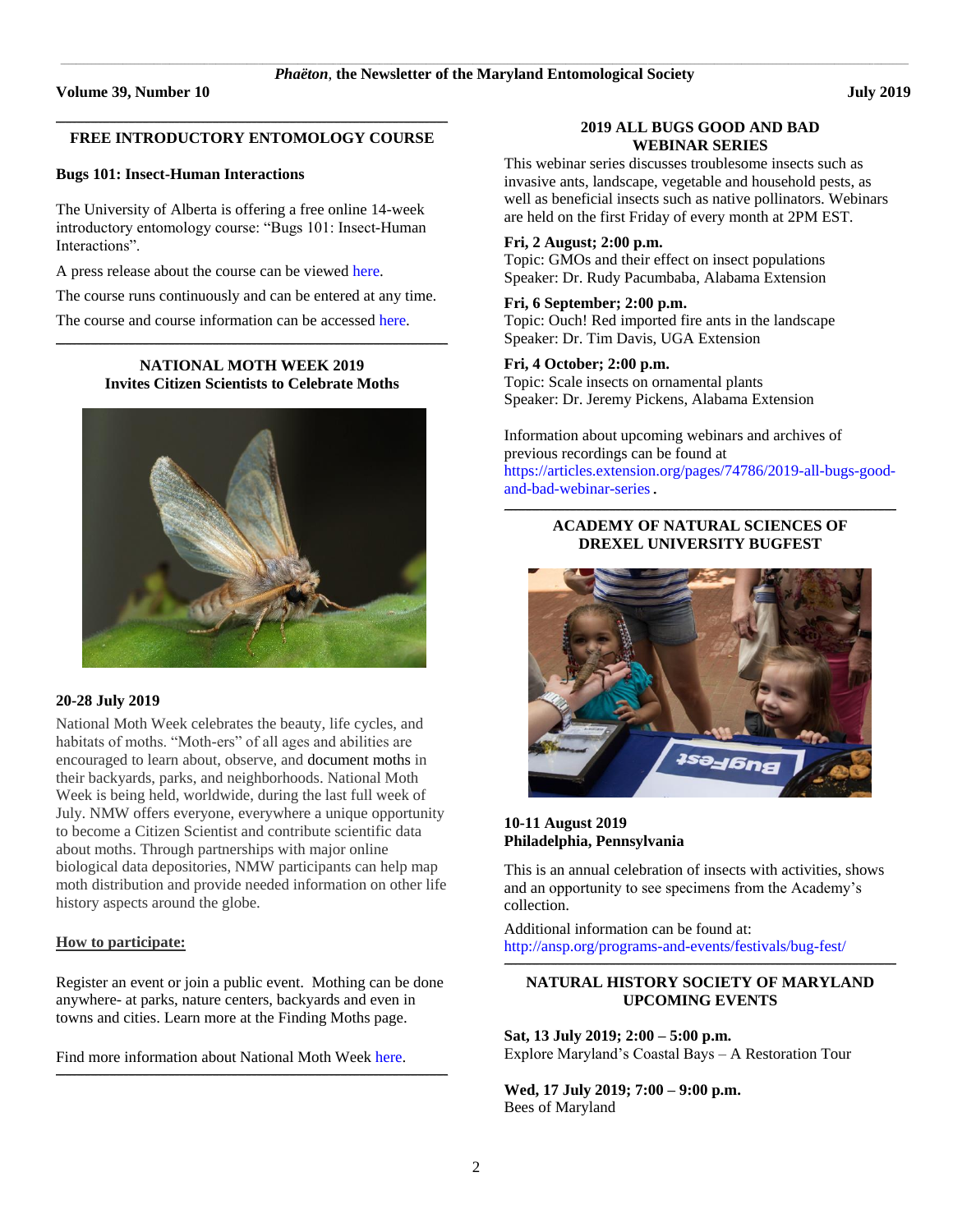#### \_\_\_\_\_\_\_\_\_\_\_\_\_\_\_\_\_\_\_\_\_\_\_\_\_\_\_\_\_\_\_\_\_\_\_\_\_\_\_\_\_\_\_\_\_\_\_\_\_\_\_\_\_\_\_\_\_\_\_\_\_\_\_\_\_\_\_\_\_\_\_\_\_\_\_\_\_\_\_\_\_\_\_\_\_\_\_\_\_\_\_\_\_\_\_\_\_\_\_\_\_\_\_\_\_\_\_\_\_\_\_\_\_\_\_\_\_\_\_\_\_\_\_\_\_\_\_\_\_\_\_\_\_\_\_\_\_\_\_\_\_\_\_\_\_\_\_\_\_\_\_\_\_\_\_\_\_\_\_\_\_\_\_\_\_\_\_\_\_\_\_\_\_\_\_\_\_\_\_\_\_\_\_\_\_\_\_\_\_\_\_\_\_\_\_\_\_\_\_\_\_\_\_\_\_\_\_\_\_\_\_\_\_\_\_\_\_\_ *Phaëton*, **the Newsletter of the Maryland Entomological Society**

#### **Volume 39, Number 10 July 2019**

**1 August – 29 August 2019 (8 sessions)** Entomology 101

**Sat, 24 August 2019; 9:00 am – 2:00 p.m.** Insect Study Merit Badge Class

To register for events and for more information, go to [https://marylandnature.org/.](https://marylandnature.org/)

## **HOWARD COUNTY BIRD CLUB DICK SMITH MEMORIAL BUTTERFLY WALK**

**\_\_\_\_\_\_\_\_\_\_\_\_\_\_\_\_\_\_\_\_\_\_\_\_\_\_\_\_\_\_\_\_\_\_\_\_\_\_\_\_\_\_\_\_\_\_\_\_\_\_\_\_\_\_\_\_\_\_\_\_\_\_\_\_\_\_\_\_\_\_\_\_\_\_\_\_\_\_\_\_\_\_\_\_\_\_\_\_\_\_\_\_\_\_\_\_\_\_\_\_\_\_\_\_\_\_\_\_\_\_\_\_\_\_\_\_\_\_\_\_\_\_\_\_\_\_\_\_\_\_\_\_\_\_\_\_\_\_\_\_\_\_\_\_\_\_\_\_\_\_\_\_\_\_\_\_\_\_\_\_\_\_\_\_\_\_\_**

#### **Sun, 1 September 10.30 a.m.**

Meet at Elkhorn Garden Plots.

Enjoy searching for late-summer butterflies with instruction on their identification. Easy walking on mowed paths around the community garden plots and Elkhorn meadow. We will continue on paved paths and mowed areas near the right-ofway alongside open, flowering, wet meadows and brushy hillsides. Bring close-focus binoculars to view nectaring behavior. Cancelled if raining or overcast. No facilities. Leader: Linda Hunt.

Other upcoming walks:

**Wed, 1 July, 10:30 a.m.–1:30 p.m.** Location: Mount Pleasant Leader: Kevin Heffernan

**Sun, 28 July, 10:00 a.m.–1:00 p.m.** Location: West Friendship Park Leader: Sue Muller

**Sun, 25 August, 10:00 a.m.–1:00 p.m.** West Friendship Park: Leader: Sue Muller. Directions.

Find more information at

[https://www.howardbirds.org/howard/hcevents.php#fieldtrips](https://www.howardbirds.org/howard/hcevents.php%23fieldtrips) **\_\_\_\_\_\_\_\_\_\_\_\_\_\_\_\_\_\_\_\_\_\_\_\_\_\_\_\_\_\_\_\_\_\_\_\_\_\_\_\_\_\_\_\_\_\_\_\_\_\_\_\_\_\_\_\_\_\_\_\_\_\_\_\_\_\_\_\_\_\_\_\_\_\_\_\_\_\_\_\_\_\_\_\_\_\_\_\_\_\_\_\_\_\_\_\_\_\_\_\_\_\_\_\_\_\_\_\_\_\_\_\_\_\_\_\_\_\_\_\_\_\_\_\_\_\_\_\_\_\_\_\_\_\_\_\_\_\_\_\_\_\_\_\_\_\_\_\_\_\_\_\_\_\_\_\_\_\_\_\_\_\_\_\_\_\_\_**

## **EAGLE HILLS INSTITUTE NATURAL HISTORY SEMINARS**

Steuben, Maine

During the summer, the Eagle Hills Institute offers intensive week-long field-based seminars and workshops on the coast of Maine taught by experts in their respective fields. This summer, several of these courses will be related to arthropods.

#### **July 28-August 3**

Leaf and Stem Mining Insects Instructor: Charley Eiseman

#### **August 4-10**

Microlepidoptera: Collection, Preparation, Dissection, Identification, and Natural History Instructor: Jason Dombroskie and Kyhl Austin

## **Aug 11-17**

EPT Taxa: Ephemeroptera, Plecoptera, and Trichoptera…Optional SFS EPT certification exam Instructor: Steven Burian

More information about the courses, rates and registration may be found at:

[https://www.eaglehill.us/programs/nhs/nhs-calendar.shtml.](https://www.eaglehill.us/programs/nhs/nhs-calendar.shtml)

#### **WILMINGTON, DELAWARE CBP REPORTS 2 INSECT DISCOVERY FIRSTS**

Release Date: July 5, 2019

WILMINGTON, Delaware – The U.S. Department of Agriculture (USDA) confirmed today that two insects that U.S. Customs and Border Protection (CBP) agriculture specialists discovered during June were first ever discoveries of those species in the Port of Wilmington.



*Ozodes multituberculatus.* USDA photo*.*

On June 4, CBP agriculture specialists intercepted an adult long-horned beetle in a container of cassava from Costa Rica that was destined to Port Washington, N.Y. CBP preserved and submitted the pest to a USDA entomologist for identification. The following day, the entomologist identified the insect as Ozodes multituberculatus Bates 1870 (Cerambycidae), a pest of Central America. Long-horned beetles bore into wood and cause extensive damage to trees, particularly crop and lumber trees.

On June 11, CBP agriculture specialists intercepted an adult weevil in a container of pineapples from Guatemala that was destined to Wilmington. CBP preserved and submitted the pest to a USDA entomologist for identification. The following day, the entomologist identified the insect as *Amalactus* sp. (Curculionidae), a pest of Central and South America. Weevils pose a threat to a wide variety of foodstuffs, including grains and crops.